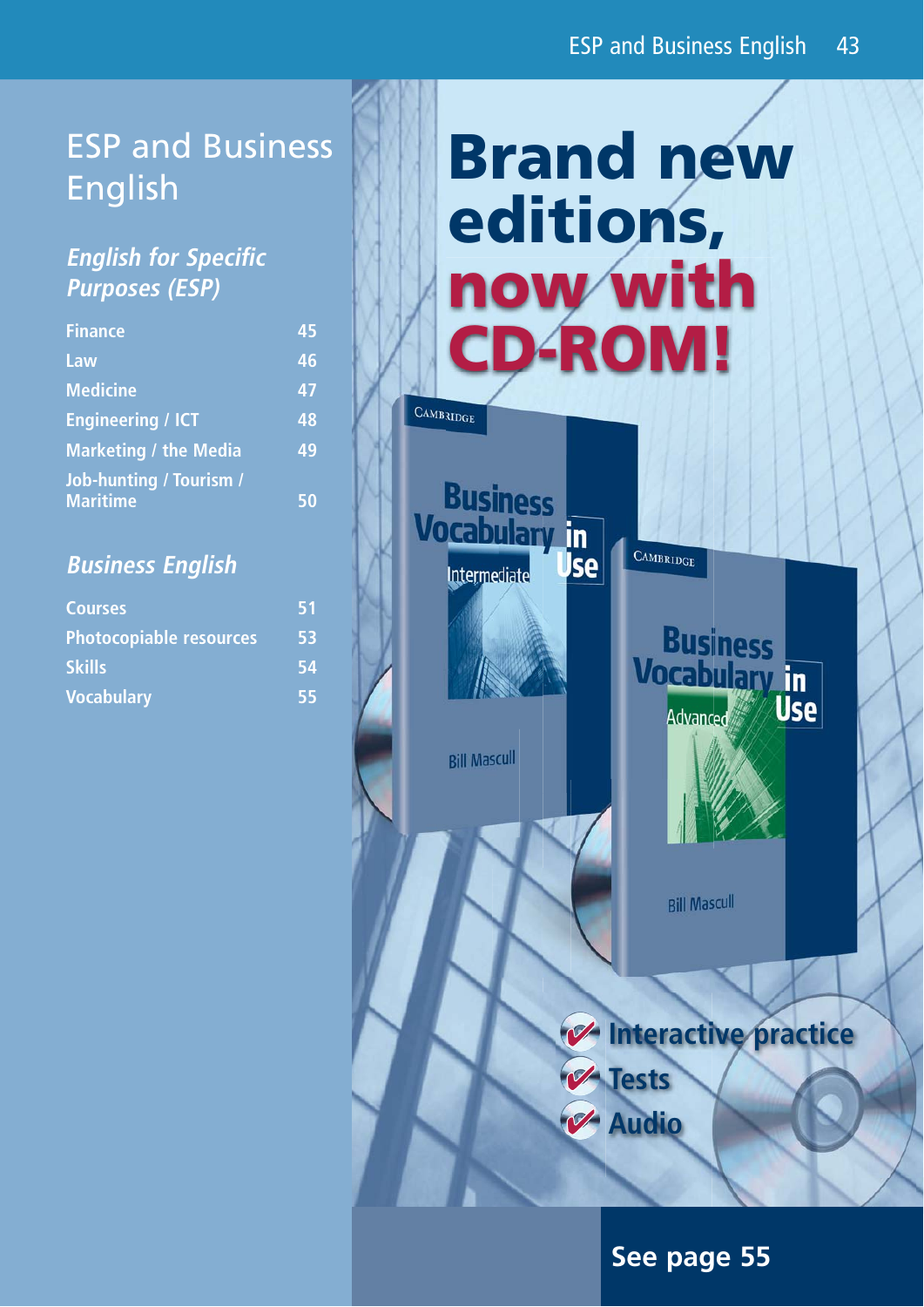

 $\mathcal{A}^{(1)}$  and  $\mathcal{A}^{(2)}$  and  $\mathcal{A}^{(3)}$  and  $\mathcal{A}^{(4)}$  and  $\mathcal{A}^{(5)}$  and  $\mathcal{A}^{(6)}$ 

*English360* is a web-based service that offers Business English and ESP teachers innovative tools for creating and delivering classroom, online or blended learning courses. As an open platform, *English360* gives teachers an easy way to teach with newer web approaches such as social software, tagging, and user-generated content, resulting in dynamic, flexible, and highly personalised courses.



# *English360* allows teachers and schools to:

### **Provide online learning**

- P Set up a complete online language learning platform for clients, accessed from the school's website or the *English360* website, and carrying the school's logo
- $\checkmark$  Establish a branded web presence for each course with networking, forums and e-learning

### **Create personalised lessons and courses**

- $\checkmark$  Create, find and share personalised lessons and courses to print for class or assign online
- P Assemble customised lessons and courses by integrating authentic materials and published content from the *English360* community and from Cambridge ELT

#### **Manage performance**

- $\checkmark$  Manage schedules, deliver feedback and record and report attendance quickly and easily with convenient calendar tools
- $\checkmark$  Focus Business English training on students' real-world communication needs with advanced performance support tools

**For more information, please visit** www.english360.com **or speak to your local Cambridge University Press representative**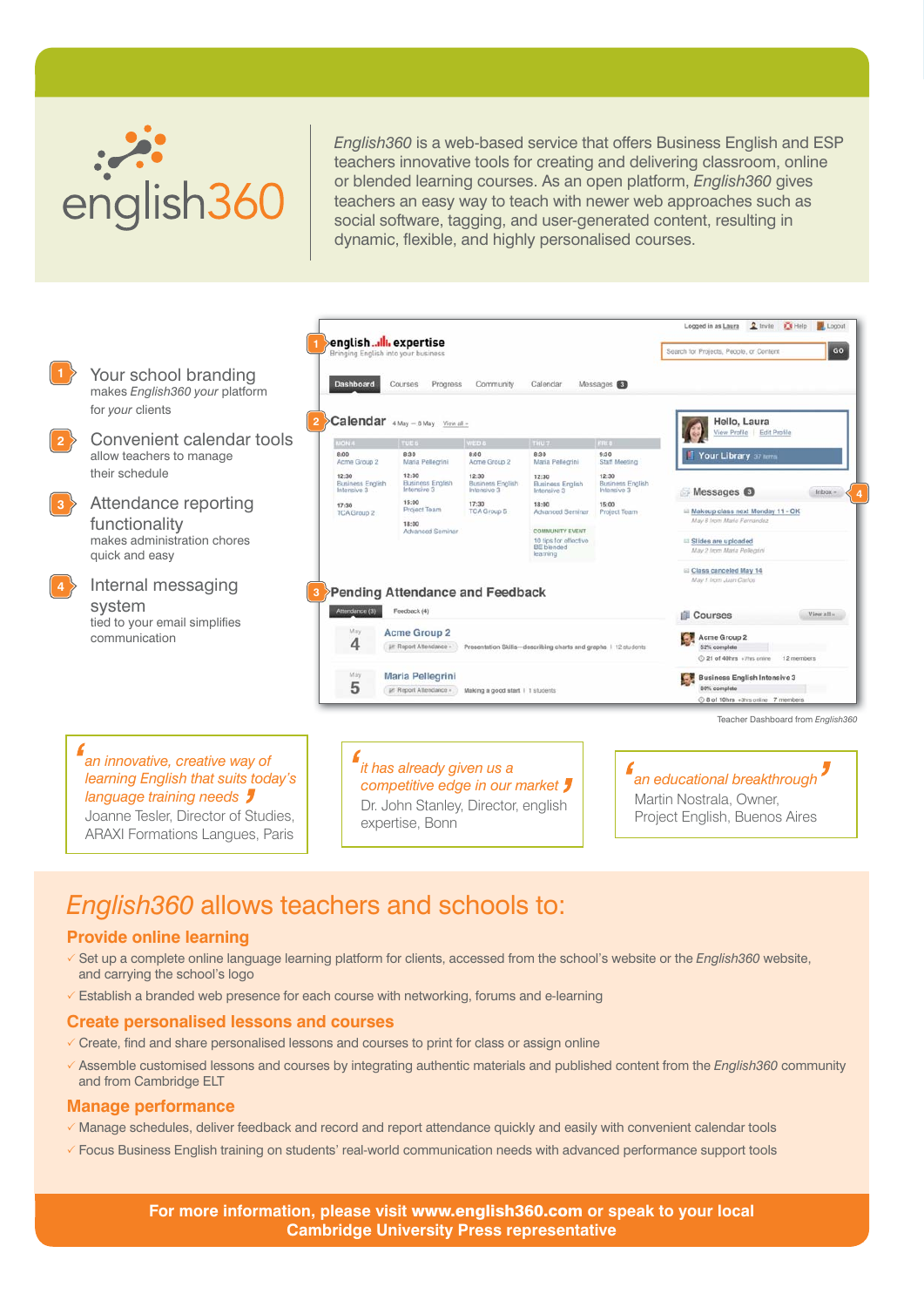**B2**

### *BLENDED LEARNING COURSE*

# Cambridge Financial English

Brendan Fournier with Cambridge ESOL and ACCA (the Association of Chartered Certified Accountants) UPPER-INTERMEDIATE

- $\checkmark$  Combines online learning with face-to-face tuition
- $\checkmark$  Flexible teaching time

This blended learning course develops the specialist language skills of finance and accountancy students, finance professionals and those preparing for the Cambridge ICFE exam. It is ideal for schools and employers offering courses in financial English.

Developing learners' ability in all four skill areas, the course combines a standard 75 hours of online learning with 25 hours of face-to-face tuition, which can be flexed to suit different learners' needs.

- 20 topic-based modules cover practical topics such as Internal Audits and Control; Accounting Software and IT; and Strategic Financial Management.
- t Explores real business issues through a range of media, including video, audio and discussion forums.
- A clear syllabus plus ready-made lesson plans and classroom activities make it an easy course to use. The course is delivered through a Learning Management System which enables teachers to manage students' online work, including assigning tasks, setting objectives and uploading files.
- Learners can log in from any computer with an internet connection, and can monitor their own development through regular progress tests with instant feedback.

To view a demo or for further information, visit:

**N** www.financialenglish.org



# English for the Financial Sector

Ian MacKenzie INTERMEDIATE TO UPPER INTERMEDIATE



- $\checkmark$  Pre- and in-service training
- $\checkmark$  45+ hours' teaching time

Perfect for learners preparing for a career in finance, as well as professionals looking to improve their financial English, this course presents key financial concepts and gives students the language they need to understand them.

- Provides practice and motivation through realistic contexts, including news articles and interviews with finance professionals
- Develops speaking proficiency through industrytypical situations

Covering a wide range of topics – including Accounting, Retail Banking and Mergers and Acquisitions – the course helps learners develop professional communication skills such as negotiating and presenting as well as giving practice of writing emails, letters and reports.

This course includes: Student's Book, Teacher's Book, Audio CD For complete ISBN listings, see pages 97–104.



### Professional English in Use Finance

#### Ian MacKenzie

**B1-B2** INTERMEDIATE TO ADVANCED

 $\checkmark$  Pre- and in-service training

Ideal for self-study, classroom use and one-toone lessons, this book offers specialist vocabulary reference and practice over 50 units, covering a range of financial topics such as Accounting, Corporate Finance and International Trade.

Each two-page unit gives clear explanations of new language on the left-hand page and practice exercises on the right.

- Covers key ICFE vocabulary and topics ideal for Cambridge ICFE exam preparation
- 'Over to you' activities help learners to apply new vocabulary to their own situations

A language reference provides extra support, with sections on idioms, numbers and differences between British and American English.

For complete ISBN listings, see pages 97–104.

Ó **www.cambridge.org/elt/inuse**

### **About the Cambridge ICFE exam**

The **International Certificate in Financial English** is a language qualification for students of finance and accounting and practising accountants and finance professionals.

Set at levels B2/C1 of the CEF, it assesses candidates' ability to operate in English in an international finance environment and is the ideal qualification for anyone thinking of, or already pursuing a career in accountancy or finance.

For more information visit www.financialenglish.org

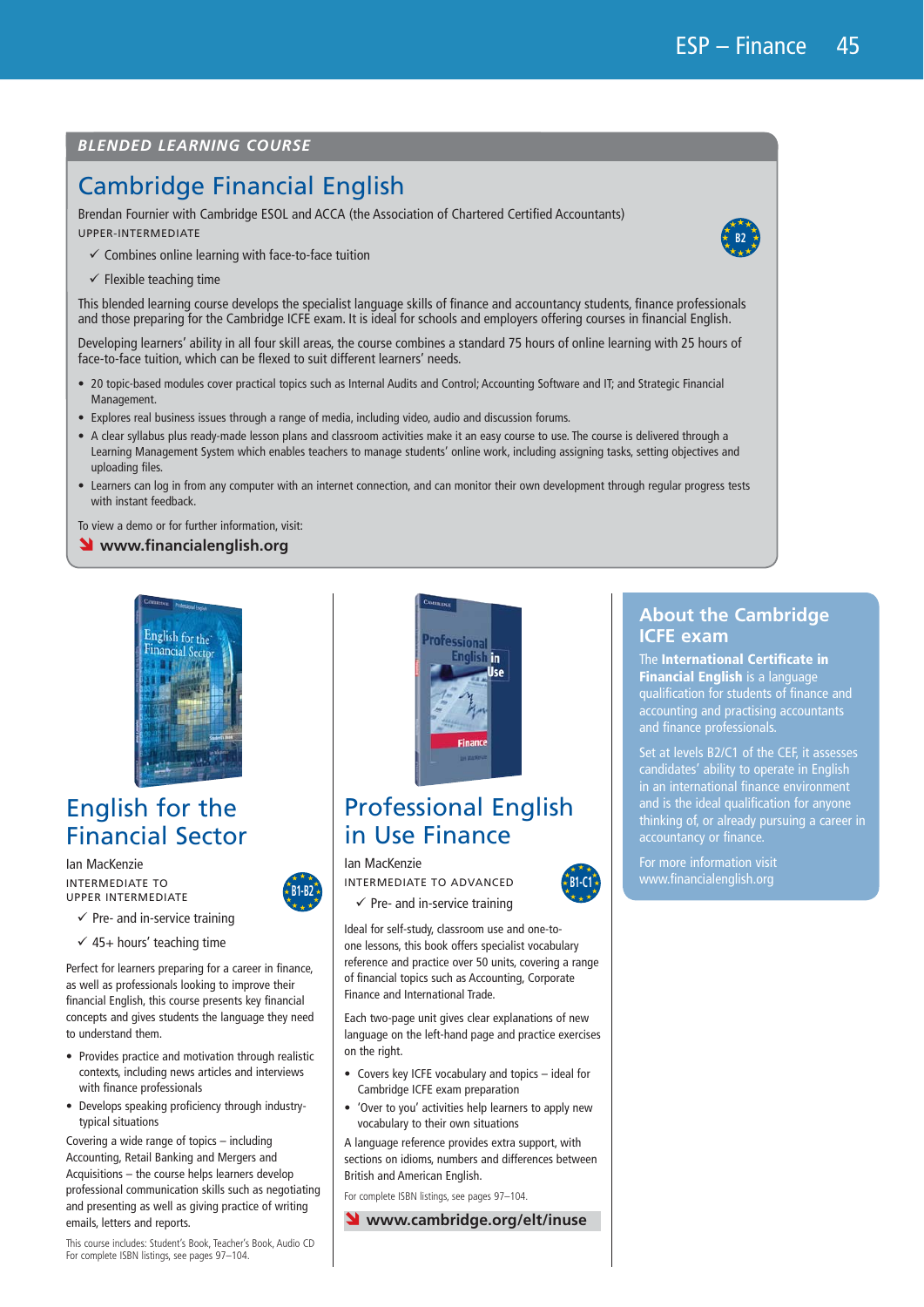Introduction to International Legal English and International Legal English make teaching legal English easy. Written alongside multinational legal organisation TransLegal®, you can be sure that these courses provide the specialist skills that your students need. Both courses are suitable for classroom use or self-study.

- Expert author team includes lawyers from the US, Britain and Canada
- Real legal materials, including case studies and legal texts supplied by TransLegal®, provide authentic and motivating contexts
- Background information in the Teacher's Book makes teaching easy for non-specialists



# Introduction to International Legal English

Amy Krois-Lindner, Matt Firth and TransLegal® INTERMEDIATE



Suitable for law students and newly-qualified lawyers, this course uses academic and professional contexts to develop understanding of the law while simultaneously consolidating language skills. It features a variety of legal topics, including company law, litigation and arbitration, and criminal law.

This course includes: Student's Book with Audio CDs, Teacher's Book. For complete ISBN listings, see pages 97–104.

### **About TransLegal®**

Founded in Stockholm, Sweden in 1989 by American and British lawyers, TransLegal® has grown to become the leader in Legal English products and services. TransLegal's in-house staff of lawyer-linguists is the largest in the world, providing a wide range of products and services to the international legal community, including Legal English testing, online Legal English courses and resources, live seminars and training, translation of legal documents, and the publication of Legal English materials.



# International Legal English

Amy Krois-Lindner and TransLegal® UPPER-INTERMEDIATE TO ADVANCED

Ideal for more experienced lawyers and law students, this course focuses on commercial law, with topics ranging from contracts and company formation to intellectual property rights.

**B2-C1**

As well as lots of ideas for discussion and role-play, the book contains online tasks designed to develop learners' problem-solving strategies and web-based research skills. Informed by the Cambridge Legal English Corpus, you can be confident that the language taught is authentic and up-to-date.

International Legal English also prepares students for the Cambridge ILEC exam and includes exam practice tasks, exam tips and a practice test paper supplied by Cambridge ESOL.

This course includes: Student's Book with Audio CDs, Teacher's Book. For complete ISBN listings, see pages 97–104.



### *BLENDED LEARNING COURSE*

International Legal English is also available as part of the PLEAD program (Program for Legal English Academic Development). PLEAD is a 'blended learning' course for lawyers and law students produced through a cooperation between TransLegal, Cambridge University Press, the Boston

University School of Law and the Boston University Center for English Language and Orientation Programs. PLEAD comprises training using the International Legal English coursebook and an extensive online course. To learn more about PLEAD, please visit **www.translegal.com/plead**.



# Professional English in Use Law

Gillian D. Brown and Sally Rice UPPER-INTERMEDIATE TO ADVANCED



Ideal for self-study, classroom use and oneto-one lessons, this book offers specialist vocabulary reference and practice over 45 units, covering a range of topics including Liability and Contract Law.

- $\bullet$  Covers key ILEC vocabulary and topics ideal for Cambridge ILEC exam preparation
- 'Over to you' activities help learners to apply new vocabulary to their own situations

Left-hand pages explain new vocabulary and righthand pages provide activities to develop learners' understanding of new language.

For complete ISBN listings, see pages 97–104.

### Ó **www.cambridge.org/elt/inuse**

### **About the Cambridge ILEC exam**

The **International Legal English Certificate** is a language qualification for law students and practising lawyers who are seeking employment in an international legal setting.

Set at CEF levels B2 to C1, the exam is recognised by leading associations of lawyers and has been developed in cooperation with TransLegal®, Europe's leading firm of lawyer-linguists.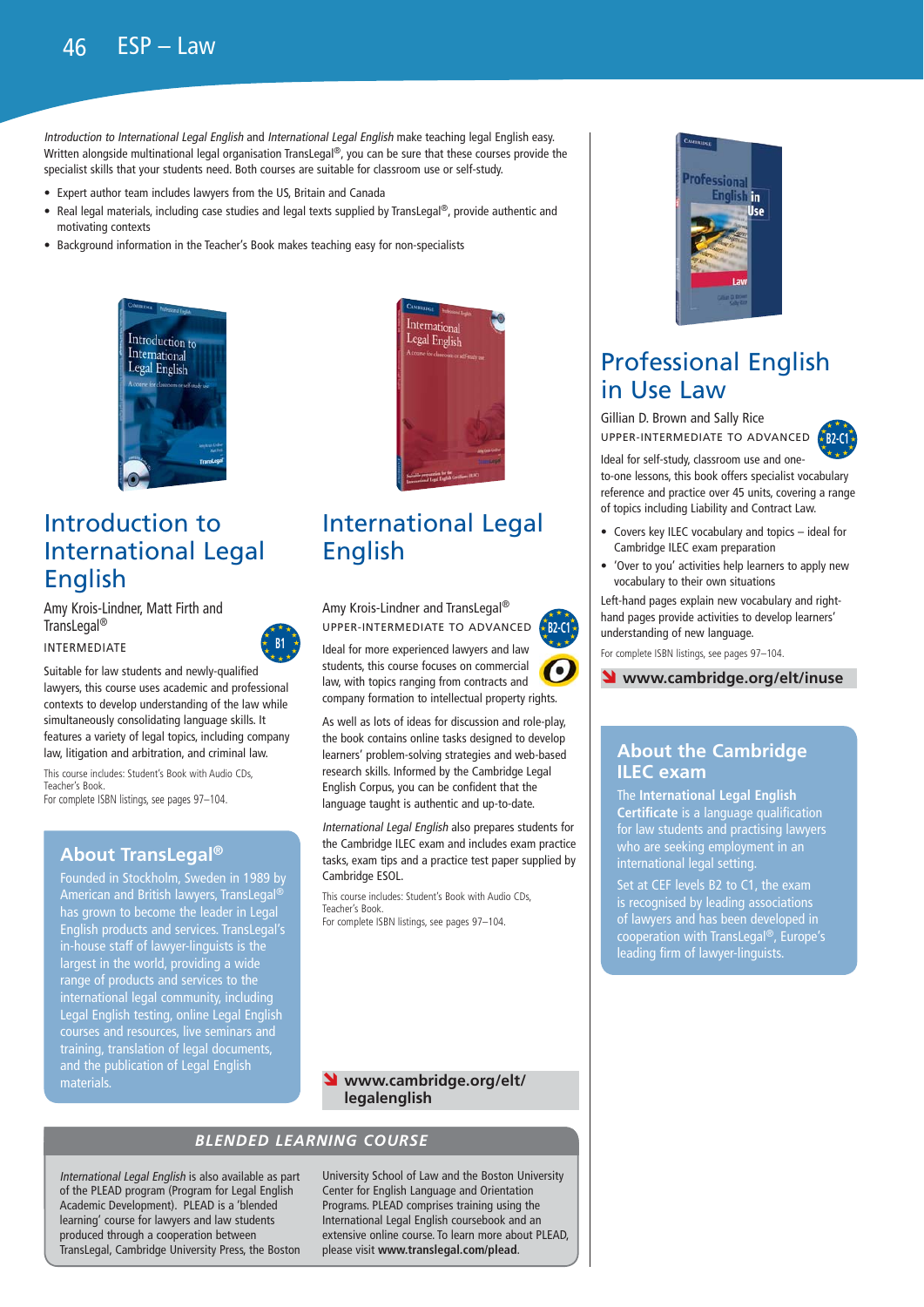



**DO BRITIS** 

# Good Practice

### **Communication Skills in English for the Medical Practitioner**

Marie McCullagh and Ros Wright UPPER INTERMEDIATE TO ADVANCED  $B2-C1$ <sup>\*</sup>



- $\checkmark$  60+ hours' teaching time
- $\checkmark$  Includes American English footnotes

This award-winning course is suitable for classroom use or self-study, and prepares doctors to communicate with patients in English. Alongside functional language and medical terminology, students learn the interpersonal skills they need to make consultations more effective.

With tips on non-verbal signals and the impact they have on communication, the book also shows learners how to manage their voice to build rapport and empathise with a wide range of patients, from children to the elderly.

- Prepares students for tasks such as taking a history and describing treatment options
- Develops learners' cultural awareness, helping to maintain mutual respect with patients

The Good Practice DVD offers visual training on nonverbal elements of communication, such as body language. Worksheets to accompany the DVD are available online, as well as wordlists, extra vocabulary practice and downloadable reading activities.

This course includes: Student's Book, Teacher's Book, Audio CDs, DVD. For complete ISBN listings, see pages 97–104.

www.cambridge.org/elt/

**goodpractice**



### English in Medicine **Third edition**

Eric Glendinning and Beverly Holmström INTERMEDIATE

Designed to develop the communication skills of both medical students and professionals, this course requires no specialist knowledge on the part of the teacher. Each unit focuses on one area of doctor-patient communication, such as making a diagnosis.

This course includes: Book, Audio CD. For complete ISBN listings, see pages 97–104.



# Professional English in Use Medicine

Eric Glendinning and Ron Howard INTERMEDIATE TO UPPER INTERMEDIATE

Ideal for self-study, classroom use and oneto-one lessons, this book offers specialist vocabulary reference and practice for medical students and practising professionals.

• Includes up-to-date language informed by the Institute for Applied Language Studies medical corpus.

Covering a range of medical topics, including Symptoms, Investigations and Treatment, it also features 'Over to you' sections that allow learners to apply new vocabulary to their own situations.

For complete ISBN listings, see pages 97–104.





# Cambridge English for Nursing

Virginia Allum and Patricia McGarr Series Editor: Jeremy Day

### **NOW TWO LEVELS!**

PRE-INTERMEDIATE TO INTERMEDIATE INTERMEDIATE TO UPPER INTERMEDIATE

- $\checkmark$  Pre- and in-service training
- $\checkmark$  2 levels

**B1**

**B1-B2**

 $\checkmark$  40–60 hours' teaching time

Written by an experienced nurse and an ESP practitioner, these short courses develop specialist language knowledge and communication skills, enabling healthcare professionals to interact effectively with both patients and colleagues.

Suitable for classroom use or self-study, the books prepare learners for nursing practice through the use of realistic patient scenarios, practical nursing tasks and authentic medical texts. With an emphasis on speaking and listening, standalone units cover issues such as dealing with relatives and carers, patient admission and post-operation assessment.

- Advances in medical technology are tracked in an online section, designed to keep learners up to date
- FREE extra activities are available online

Students will love the online reference that they can consult at any time, including a glossary of medical terms, common acronyms and abbreviations. Teachers require no specialist knowledge: comprehensive teacher's notes are available FREE online to download as well as additional activities and sample medical charts and forms.

This course includes: Student's Book with Audio CDs. For complete ISBN listings, see pages 97–104.

### Ó **www.cambridge.org/elt/ englishfornursing**

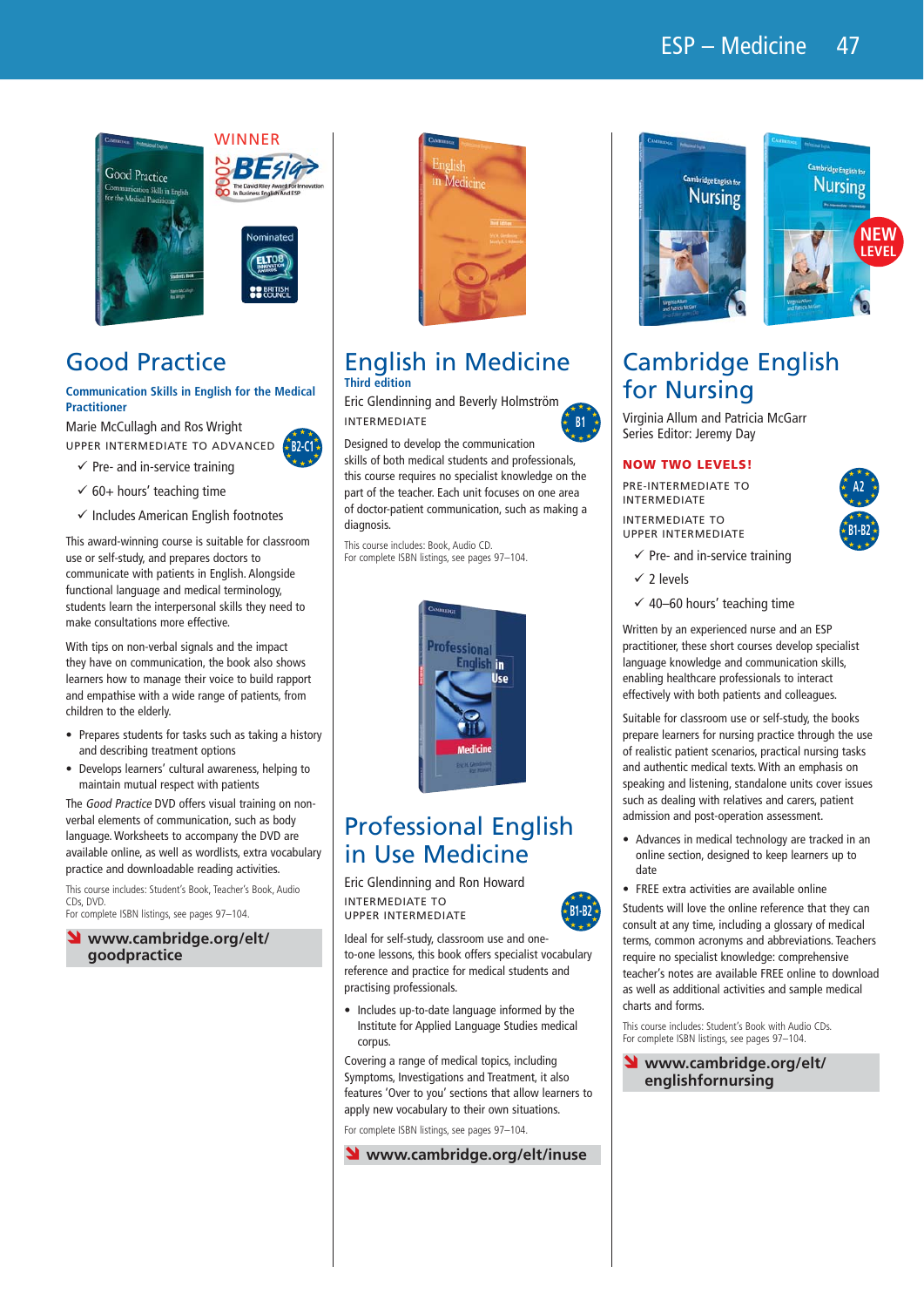## 48 ESP – Engineering / ICT



# Cambridge English for Engineering

Mark Ibbotson Series Editor: Jeremy Day INTERMEDIATE TO UPPER INTERMEDIATE



 $\checkmark$  Pre- and in-service training  $\checkmark$  40-60 hours' teaching time

Written by a qualified engineer with extensive ESP teaching experience, this short course develops the specialist language and communication skills that engineers need to communicate confidently at work.

Suitable for classroom use or self-study, the ten units cover topics common to all kinds of engineering, such as engineering design and procedures and precautions.

Authentic activities – from describing technical problems and suggesting solutions to working with drawings – let learners practise the specialist language in realistic contexts.

- Focuses on both technical and semi-technical vocabulary
- Online case studies give extra problem-solving practice

Teachers require no specialist knowledge: comprehensive teacher's notes are available FREE online to download.

This course includes: Student's Book with Audio CDs. For complete ISBN listings, see pages 97–104.

www.cambridge.org/elt/ **englishforengineering**



# Professional English in Use Engineering

### Mark Ibbotson

INTERMEDIATE TO UPPER INTERMEDIATE



- Real companies and credible scenarios give realistic practice.
- Written by a qualified engineer and reviewed by a practising engineer.

Covering a range of fields, including civil, mechanical and electrical engineering, it also features 'Over to you' sections that allow learners to apply new vocabulary to their own situations.

For complete ISBN listings, see pages 97–104.

### Professional English in Use ICT

#### **For Computers and the Internet**

Santiago Remacha Esteras and Elena Marco Fabré INTERMEDIATE TO ADVANCED

Ideal for self-study, classroom use and oneto-one lessons, this book offers 45 units of ٠ specialist vocabulary reference and practice for anyone who needs to use the language of Information Communications Technology for work, home or study.

• Informed by the Cambridge International Corpus, ensuring that the most up-to-date and useful language is taught

Covering a range of computing and internet-related topics, including multimedia applications and e-commerce, it also features 'You and computers' online activities that allow learners to apply new vocabulary to their own situations. Find them on the website below.

For complete ISBN listings, see pages 97–104.

www.cambridge.org/elt/ **ictinuse**



### Infotech **Fourth edition**

Santiago Remacha Esteras INTERMEDIATE



- $\checkmark$  Pre- and in-service training
- $\checkmark$  Up to 60 hours' teaching time

Fully updated to include the latest developments in Information Communications Technology (ICT), this trusted course contains 30 topic-based units covering everything from computer essentials through to programming, web design, job-hunting and future technologies

A focus on terminology is combined with vocabulary and grammar practice to give students the language they need when describing features and functions, discussing technical specifications or chatting online.

- Includes a glossary of computer terms, as well as help with acronyms and abbreviations
- Interactive online workbook and internet research tasks practise new language

Technical reading texts and realistic listening material feature the latest advances such as Windows Vista and Blu-ray, complete with clear explanations and technical advice to help non-specialist teachers to teach the course with confidence.

This course includes: Student's Book, Teacher's Book, Audio CD. For complete ISBN listings, see pages 97–104.

Ó **www.cambridge.org/elt/ infotech**

## The Internet and the Language Classroom

#### **Second edition**

**B1-C1**

 $\overline{B}$ B1-B2<sup>\*</sup>

**A practical guide for teachers**

Gavin Dudeney

For complete ISBN listings, see pages 97–104.

www.cambridge.org/elt/chlt/ **internet**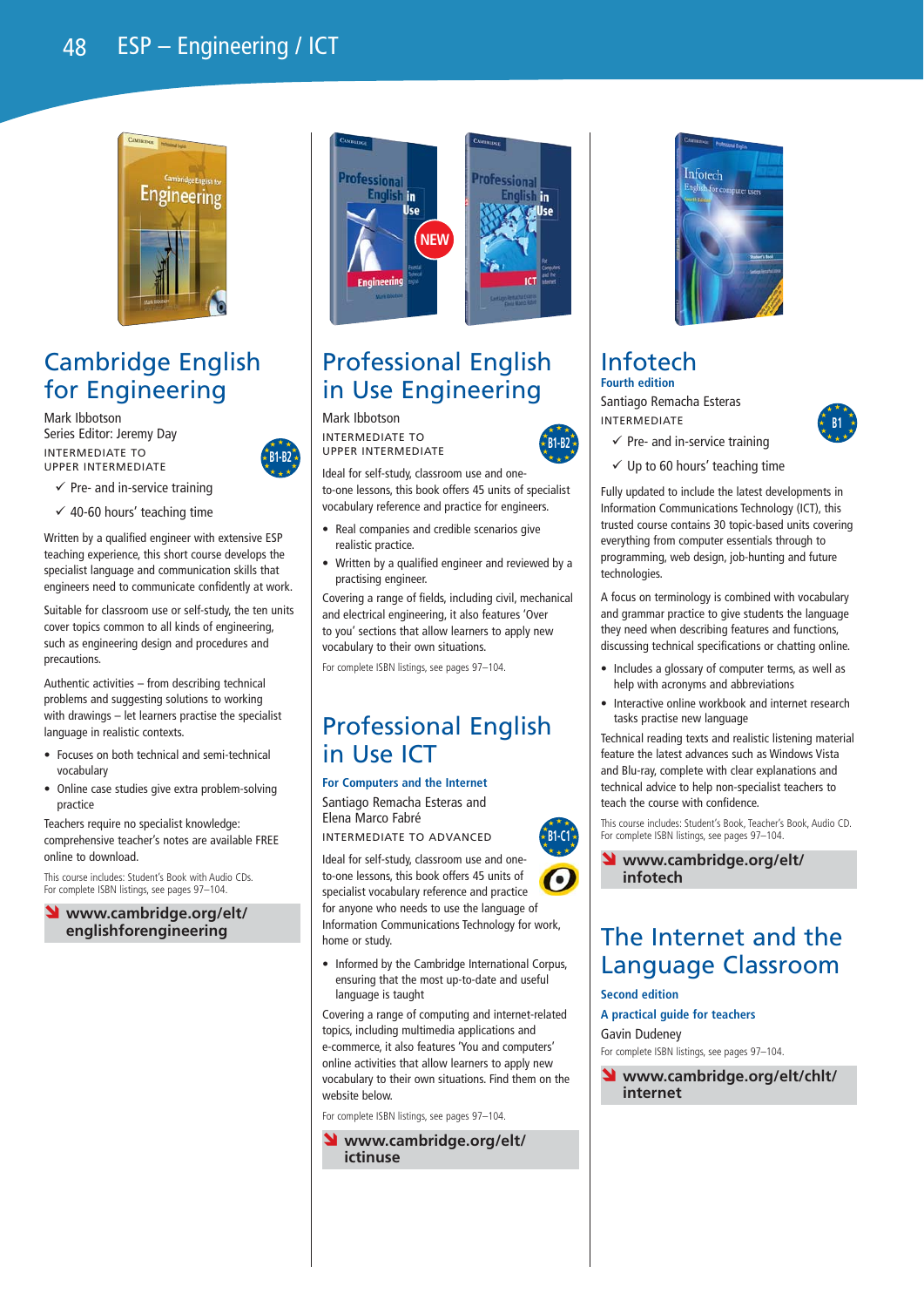

# Cambridge English for Marketing

Nick Robinson with The Chartered Institute of Marketing Series Editor: Jeremy Day

INTERMEDIATE TO UPPER INTERMEDIATE

 $\checkmark$  Pre- and in-service training

 $\checkmark$  40-60 hours' teaching time

**B1-B2**

Endorsed by the Chartered Institute of Marketing (CIM), this brand new short course uses practical tasks and realistic scenarios to develop the specialist language and communication skills needed for a career in marketing.

- $\bullet$  Reviewed by the CIM and practising marketing experts to ensure that the topics covered reflect current practice
- Online teacher's notes give comprehensive advice for non-specialist teachers

Suitable for classroom use or self-study, the course covers areas such as the marketing plan, new product development and marketing communications. Units give practice in everyday marketing activities, from preparing briefs and carrying out SWOT analyses to planning marketing campaigns and running focus groups.

This course includes: Student's Book with Audio CDs. For complete ISBN listings, see pages 97–104.

### www.cambridge.org/elt/ **englishformarketing**

### **About CIM**

The Chartered Institute of Marketing (CIM) is the world's largest professional body of marketers with over 50,000 members worldwide. CIM exists to develop the marketing profession, maintain professional standards and improve the skills of marketing practitioners, enabling them to deliver exceptional results for their organisations. CIM do this by providing membership to both professional and studying members, qualifications and training to marketing professionals around the world.



# Cambridge English for the Media

Nick Ceramella and Elizabeth Lee Series Editor: Jeremy Day INTERMEDIATE TO UPPER INTERMEDIATE



 $\checkmark$  40–60 hours' teaching time

Suitable for classroom use or self-study, this short course helps learners develop the specialist language and communication skills needed for a career in the media, including marketing, journalism, television and radio.

**B1-B2**

• FREE online teacher's notes give comprehensive advice for non-specialist teachers

The ten standalone units practise job-specific skills such as writing headlines, producing advertisements, scheduling programmes, preparing a pitch and interviewing. Authentic materials – including newspaper articles, adapted film scripts and blogs – let learners practise the specialist language in realistic contexts.

This course includes: Student's Book with Audio CDs. For complete ISBN listings, see pages 97–104.

### www.cambridge.org/elt/ **englishforthemedia**





# Professional English in Use Marketing

Cate Farrall and Marianne Lindsley INTERMEDIATE TO UPPER INTERMEDIATE



Ideal for self-study, classroom use and oneto-one lessons, this book offers specialist vocabulary reference and practice over 50 units, covering a range of topics such as branding and customer needs.

• 'Over to you' activities help learners to use new vocabulary in everyday life

Left-hand pages explain new vocabulary and righthand pages provide activities to help learners develop their understanding of new language.

For complete ISBN listings, see pages 97–104.



# Communicative Syllabus Design

### John Munby

This book helps teachers and course planners to specify the syllabus content for different types or groups of learner.

For complete ISBN listings, see pages 97–104.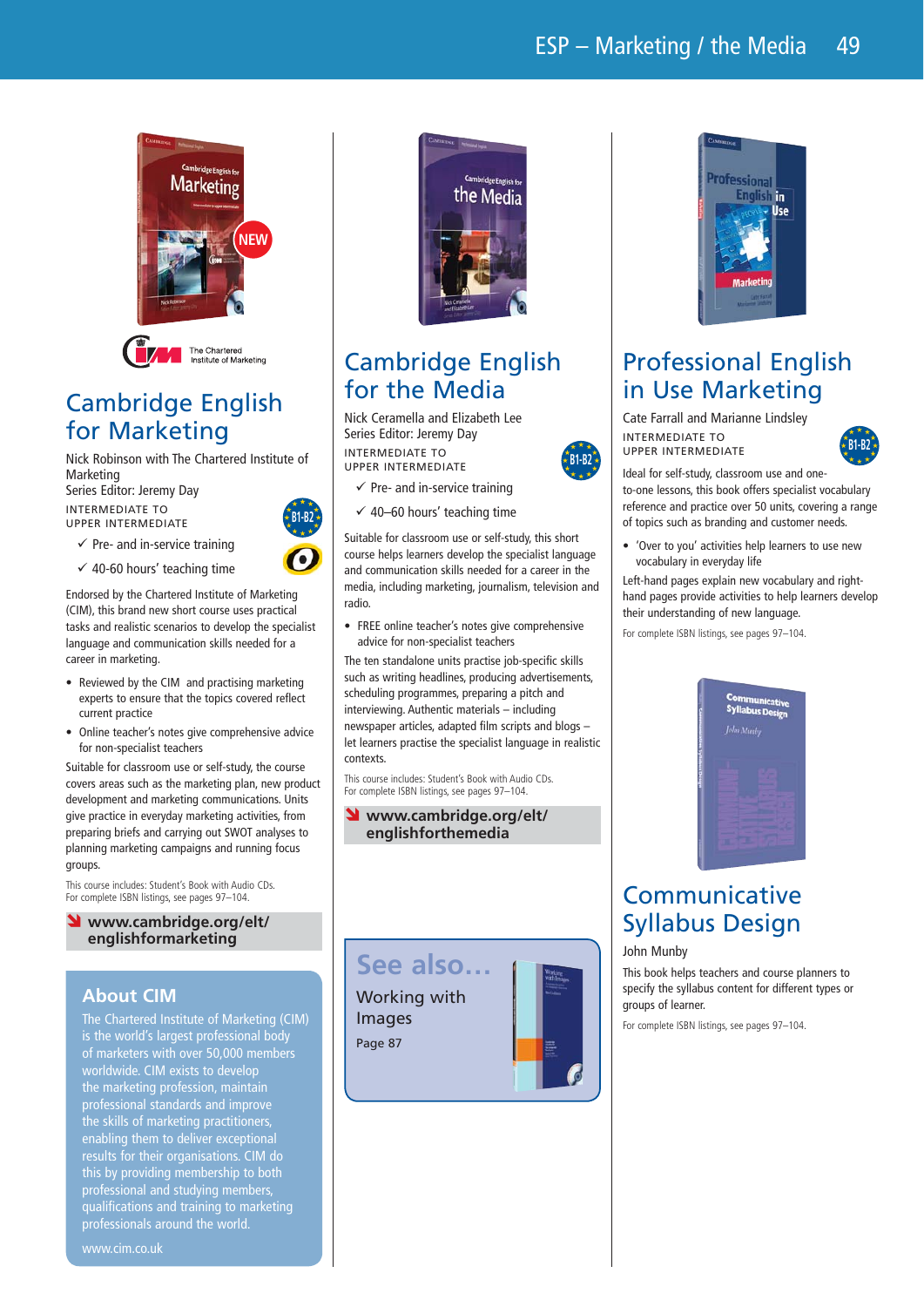

# Cambridge English for Job-hunting

Colm Downes Series Editor: Jeremy Day INTERMEDIATE TO ADVANCED

and job-seekers

- $\checkmark$  Ideal for working professionals **B2-C1**
- $\checkmark$  40–60 hours' teaching time

Suitable for classroom use or self-study, this short course helps learners develop the specialist language and communication skills they need to apply for, and secure, jobs.

• FREE online teacher's notes give comprehensive advice for non-specialist teachers

The six units give practice of vital steps in the jobseeking process, such as preparing a CV and writing a cover letter, with a special focus on answering difficult interview questions and selling yourself effectively. Authentic materials – including genuine CVs and cover letters – let learners practise the specialist language in realistic contexts.

This course includes: Student's Book with Audio CDs. For complete ISBN listings, see pages 97-104.

### www.cambridge.org/elt/ **englishforjobhunting**



# Be My Guest

**English for the hotel industry** Francis O'Hara

ELEMENTARY TO PRE-INTERMEDIATE

Through short, manageable units, this course focuses on the everyday language needed by hotel employees. It deals with a range of customer-facing situations, including reception and bar work, and answering the telephone. Personal Job Files in the Student's Book enable students to record their progress.

This course includes: Student's Book, Teacher's Book, Audio CDs. For complete ISBN listings, see pages 97–104.



# Welcome!

**Second edition**

**English for the travel and tourism industry**

Leo Jones INTERMEDIATE

**B1**

**A1-B1**

This course teaches core language skills for everyday communication in hospitality, travel and tourism, with an emphasis on building confidence and improving fluency.

This course includes: Student's Book, Teacher's Book, Audio CD. For complete ISBN listings, see pages 97–104.



# Safe Sailing

### **SMCP training for seafarers**

Stephen Murrell and Peter Nagliati with Captain Stefano Canestri ELEMENTARY TO INTERMEDIATE



 $\checkmark$  Pre- and in-service training

Ideal for self-study, this CD-ROM prepares sailors to communicate safely at sea by providing thorough practice of the International Maritime Organization's Standard Marine Communication Phrases (SMCP). This standardised set of English phrases is essential to overcoming language barriers at sea and avoiding misunderstandings that can cause accidents.

An audio model is provided for each phrase and learners can record their own voice for comparison. Learners can also create customised lessons providing more practice where it's needed. Regular ready-made tests allow learners to monitor their own progress.

- A variety of interactive exercises let learners check their comprehension
- Key words have definitions in English, with translations into Chinese, Greek, Italian, Russian and Spanish

Perfect for use both on land and for onboard training, Safe Sailing is also a useful companion for those training for the GOC exam (General Operators Certificate).

For complete ISBN listings, see pages 97–104.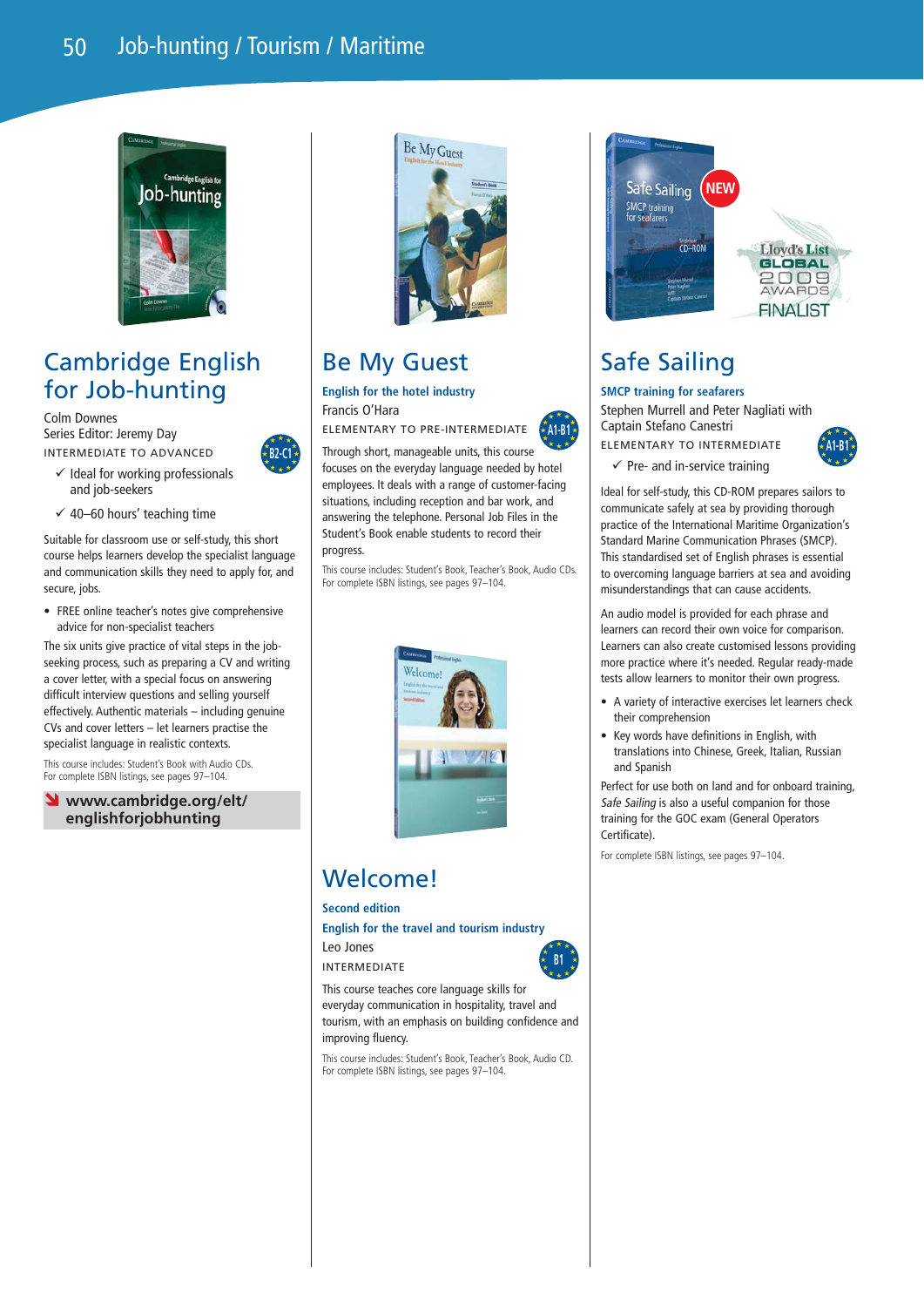



# Business Start-up

Mark Ibbotson and Bryan Stephens BEGINNER TO PRE-INTERMEDIATE



 $\checkmark$  55 hours' teaching time

 $\checkmark$  2 levels

**<sup>C</sup> <sup>D</sup>-R<sup>O</sup> <sup>M</sup>** Designed for complete beginners who need English for their work, this course teaches English as it's really spoken, using natural language, realistic contexts and a regular focus on pronunciation.

A carefully-graded grammar syllabus, natural recordings and a focus on functional, communicative skills give learners the confidence they need to start working in English at the earliest opportunity. In addition, regular 'Time Out' sections build important general vocabulary for travel and socialising.

The Teacher's Books include full classroom notes and regular progress tests, plus an end of course/ placement test.

By the end of the course, students will be ready to begin preparation for the BEC Preliminary Examination (early B1 level).

This course includes: Student's Book, Workbook with CD-ROM/ Audio CD, Teacher's Book, Audio CDs. For complete ISBN listings, see pages 97–104.

### Ó **www.cambridge/org/elt/ start-up**



# Business Goals

Gareth Knight, Mark O'Neil and Bernie Hayden

ELEMENTARY TO INTERMEDIATE

- $\sqrt{3}$  levels
- $\checkmark$  Flexible, modular approach
- $\checkmark$  30 hours' teaching time, extendable to 60 hours

Business Goals gets students ready to use English at work right away, through realistic communicative tasks.

A focus on listening and speaking builds confidence in areas such as networking, and a range of accents, shows English as it's really spoken. 'Culture Focus' sections introduce students to company culture around the world.

The Workbooks provide extra practice, activities and advice for BEC exam candidates.

This course includes: Student's Book, Workbook and Audio CD, Teacher's Book, Audio CD. For complete ISBN listings, see pages 97–104.

www.cambridge.org/elt/ **businessgoals**

# Business Explorer



**A2-B1**

Gareth Knight and Mark O'Neil ELEMENTARY TO INTERMEDIATE

Business Explorer is an American English version of Business Goals.

This course includes: Student's Book, Teacher's Book, Audio CD. For complete ISBN listings, see pages 97–104.

www.cambridge.org/elt/ **businessexplorer**

# Getting Ahead

ELEMENTARY TO PRE-INTERMEDIATE

**A2-B1**

**B1**



### PRE-INTERMEDIATE

Sarah Jones-Macziola and Greg White

Getting Ahead and Further Ahead use challenging tasks and communicative activities to develop business English skills.

The Further Ahead Learner's Book comes with a free BEC Preparation CD-ROM.

This course includes: Learner's Book, Learner's Book Audio CD, Teacher's Guide, Home Study Book. For complete ISBN listings, see pages 97–104.

# Staying Ahead Video

ELEMENTARY TO PRE-INTERMEDIATE

# Further Ahead Video

### PRE-INTERMEDIATE TO INTERMEDIATE

Written and directed by Andrew Bampfield Teacher's Guide by Sarah Jones-Macziola and Greg White

Video Activity Book by Lynda Lawson This course includes: Video, Video Activity Book. For complete ISBN listings, see pages 97–104.

# **See also…**

**Cambridge Examinations** BEC, BULATS and TOEIC® courses. Page 42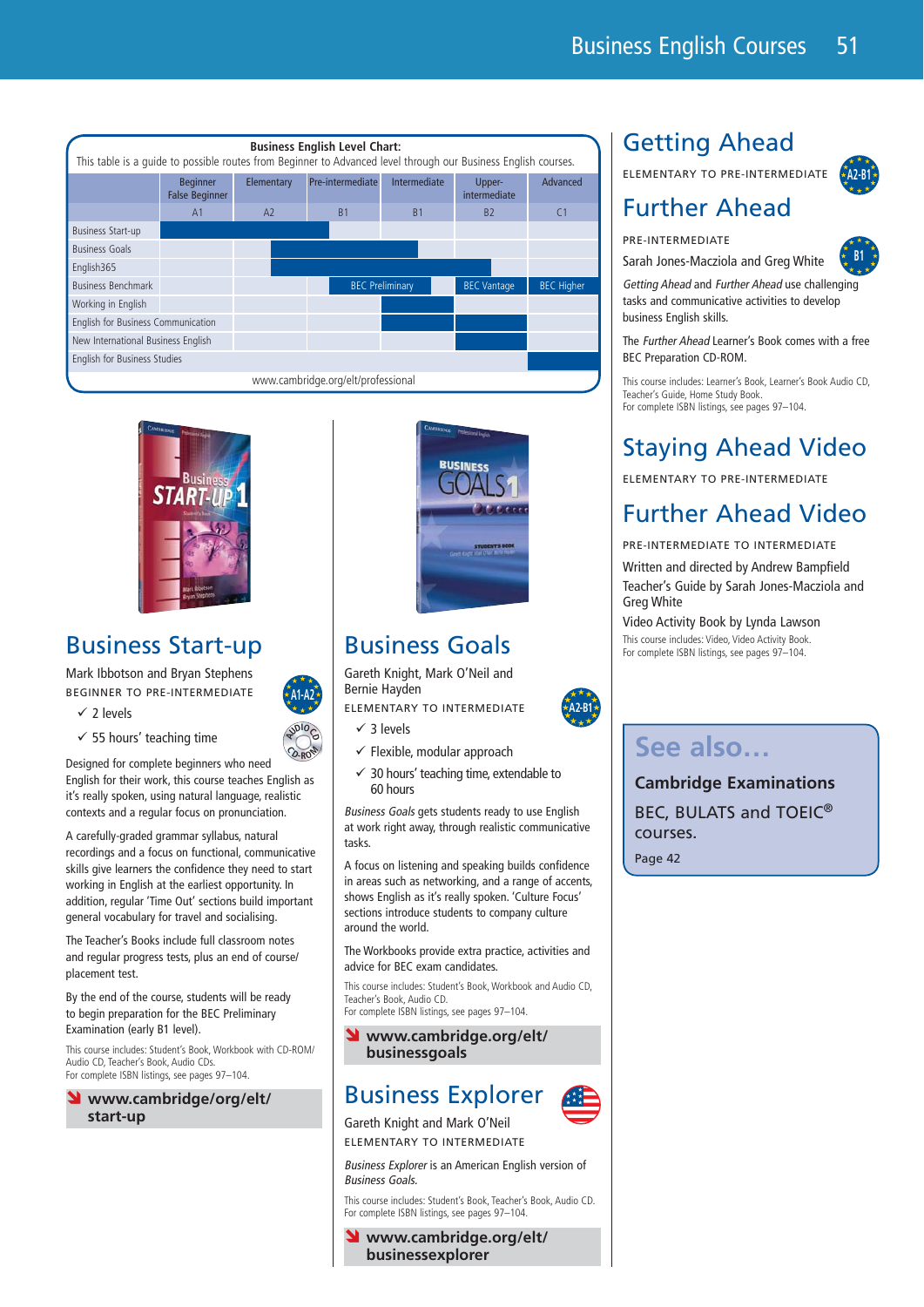

# Working in English

Leo Jones INTERMEDIATE

- $\checkmark$  1 level
- $\checkmark$  40 hours' teaching time
- $\checkmark$  Flexible, modular approach

This course focuses on the practical, day-to-day activities that all business people are involved in, whatever their level or experience. The video contains documentary sequences relating to the modules, specially filmed in Europe and the USA. The Teacher's Book with CD-ROM contains supplementary materials.

This course includes: Student's Book, Personal Study Book with Audio CD, Teacher's Book with CD-ROM, Student's Book Audio CDs, Video.

For complete ISBN listings, see pages 97–104.

www.cambridge.org/elt/ **workinginenglish**

## English for Business Communication

**Second edition**

Simon Sweeney INTERMEDIATE TO UPPER-INTERMEDIATE

- $\sqrt{1}$  level
- $\checkmark$  Flexible modular approach

This short course helps learners communicate better when socialising, telephoning, presenting, taking part in meetings and negotiating. With a focus on listening and speaking, the course builds confidence and fluency by encouraging students to analyse tasks and take part in realistic activities. Language and communication skills checklists enable students and teachers to track progress and address problem areas.

This course includes: Student's Book, Teacher's Book, Audio CDs. For complete ISBN listings, see pages 97–104.

### **Communicating** in Business

**Second edition**

Simon Sweeney

INTERMEDIATE TO UPPER-INTERMEDIATE

Communicating in Business is an American English version of English for Business Communication. For complete ISBN listings, see pages 97–104.



# English365

### **For work and life**

Steve Flinders, Bob Dignen and Simon Sweeney ELEMENTARY TO UPPER-INTERMEDIATE **A2-B2**

 $\angle$  3 levels

**B1**

**B1-B2**

 $\checkmark$  45 hours' teaching time

Reflecting the work-life balance of busy adults, English365 prepares learners for the business and social demands of day-to-day working life.

As well as focusing on core language skills, key vocabulary and practical phrases, the course also develops the interpersonal skills learners need to become more effective communicators.

Specially-commissioned interviews with real people from a range of professional backgrounds give realistic contexts for language learning.

The Teacher's Book contains 30 extra classroom activities per level, helping to cater for different learning needs, and photocopiable training activities help learners become more autonomous.

Visit the website for online research activities, background briefings and podcasts from the authors, worksheets, wordlists and more.

This course includes: Student's Book, Personal Study Book with Audio CD, Teacher's Book, Audio CDs, Whiteboard Software for Level 1.

For complete ISBN listings, see pages 97–104.



# New International Business English

Leo Jones and Richard Alexander UPPER-INTERMEDIATE

- $\checkmark$  1 level
- $\checkmark$  90 hours' teaching time

Through fifteen topic-based units, this course offers thorough vocabulary development and frequent opportunity for discussion. The Student's Book comes with a free BEC Preparation CD-ROM.

This course includes: Student's Book with BEC Preparation CD-ROM, Student's Book, Audio CDs, Workbook, Workbook Audio CD Set, Teacher's Book, Video. For complete ISBN listings, see pages 97–104.

Ó **www.cambridge.org/elt/nibe**



# English for Business Studies

**A course for Business Studies and Economics students**

**Third edition**

Ian MacKenzie

UPPER INTERMEDIATE TO ADVANCED

 $\checkmark$  1 level



**NEW EDITION E W**<br>TION<br>SPRING

 $\times$  60-90 hours' teaching time

Thoroughly revised to meet the needs of today's students, this best selling course helps students to understand and talk about key concepts in business and economics.

Reflecting recent changes in the world's business and economic environment, the course features new units including Corporate Social Responsibility and Venture Capital

New authentic audio recordings, including up-todate interviews with business people, give realistic listening practice.

Using case studies, discussions and role-plays to help learners develop and defend their own viewpoints, it covers the most important areas of management, production, marketing, finance and macroeconomics.

Teachers can keep track of students' progress with the four assessment tests provided in the Teacher's Book.

The second edition will continue to be available for a limited period.

This course includes: Student's Book, Teacher's Book, Audio CDs. For complete ISBN listings, see pages 97–104.

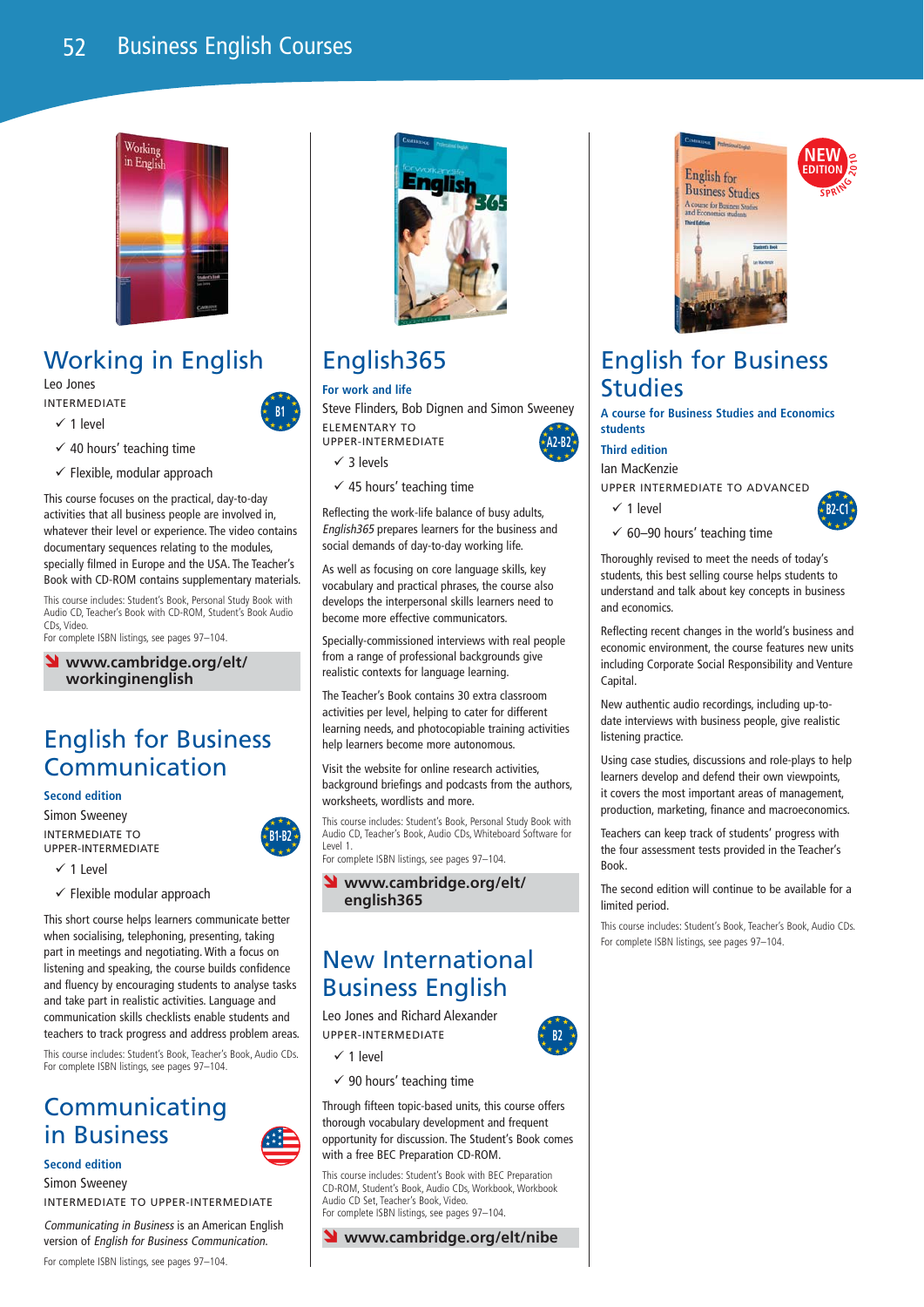

## Cambridge Copy Collection

These lively photocopiable resource books are an ideal way to give further practice where it's needed, whilst motivating students and keeping learning fun. Step-by-step teacher's notes make them easy to use with minimum preparation and ready-made activities mean that you can just photocopy… and go!

**V** www.cambridge.org/elt/ccc For complete ISBN listings, see pages 97-104.

# Cambridge Business English Activities

### **Serious fun for Business English students**

Jane Cordell BEGINNER TO UPPER-INTERMEDIATE



Ready-to-use pair and group activities, practising the most common functions and language of business, from eating out to negotiating.

# In Business

### **Activities to bring Business English to life**

Marjorie Rosenberg PRE-INTERMEDIATE TO ADVANCED



Focusing on functional language, vocabulary and skills, these activities encourage active discussion. They cover functions such as negotiating, telephoning and presenting.



INTERMEDIATE TO ADVANCED

Designed for learners already in work, these activities provide frameworks that encourage learners to talk about their own work situation in a structured way.

# Business Roles 2

**Simulations for Business English** John Crowther-Alwyn

short role-plays are set in manufacturing and service organisations around the world. Prescribed roles enable learners to concentrate on their communication skills and fluency while participating in lively discussions.

### Decisionmaker

David Evans INTERMEDIATE TO ADVANCED



Suitable for learners with or without business experience, these challenging business problems are designed to engage learners in discussion and decision-making.

# Intercultural Resource Pack

**Intercultural communication resources for language teachers**



Derek Utley



What is culture? How do you tell people about your national culture? How do you talk about your organisation's culture? These activities develop intercultural awareness and competence by dealing with important cultural issues and questions.

# **Professional English Online**

**Online support for teachers and trainers of business English and ESP**

# **News and views**

- Keep up-to-date with the world of professional English
- Hear what leading names have to say on a range of business English and ESP topics
- Find in-depth articles on what really matters in professional English today

# **Practical help**

- Find ready-to-use activities from ELT specialists
- Download extra resources to support our business and ESP titles, including worksheets, wordlists, lesson plans and more

# **Have your say**

- Share your views on today's business English and ESP issues
- Enter our monthly competition to win free books

Sign up now to receive regular email updates!

# **Just go to www.cambridge.org/elt/pro**

**B1-C1**





INTERMEDIATE TO ADVANCED B<sub>1-C1</sub> INTERMEDIATE TO ADVANCED<br> **B1-C1 B1-C1 B1-C1 B1-C1 B1-C1 B1-C1 B1-C1 B1-C1 B1-C1 B1-C1 B1-C1** 

Designed to get students talking, these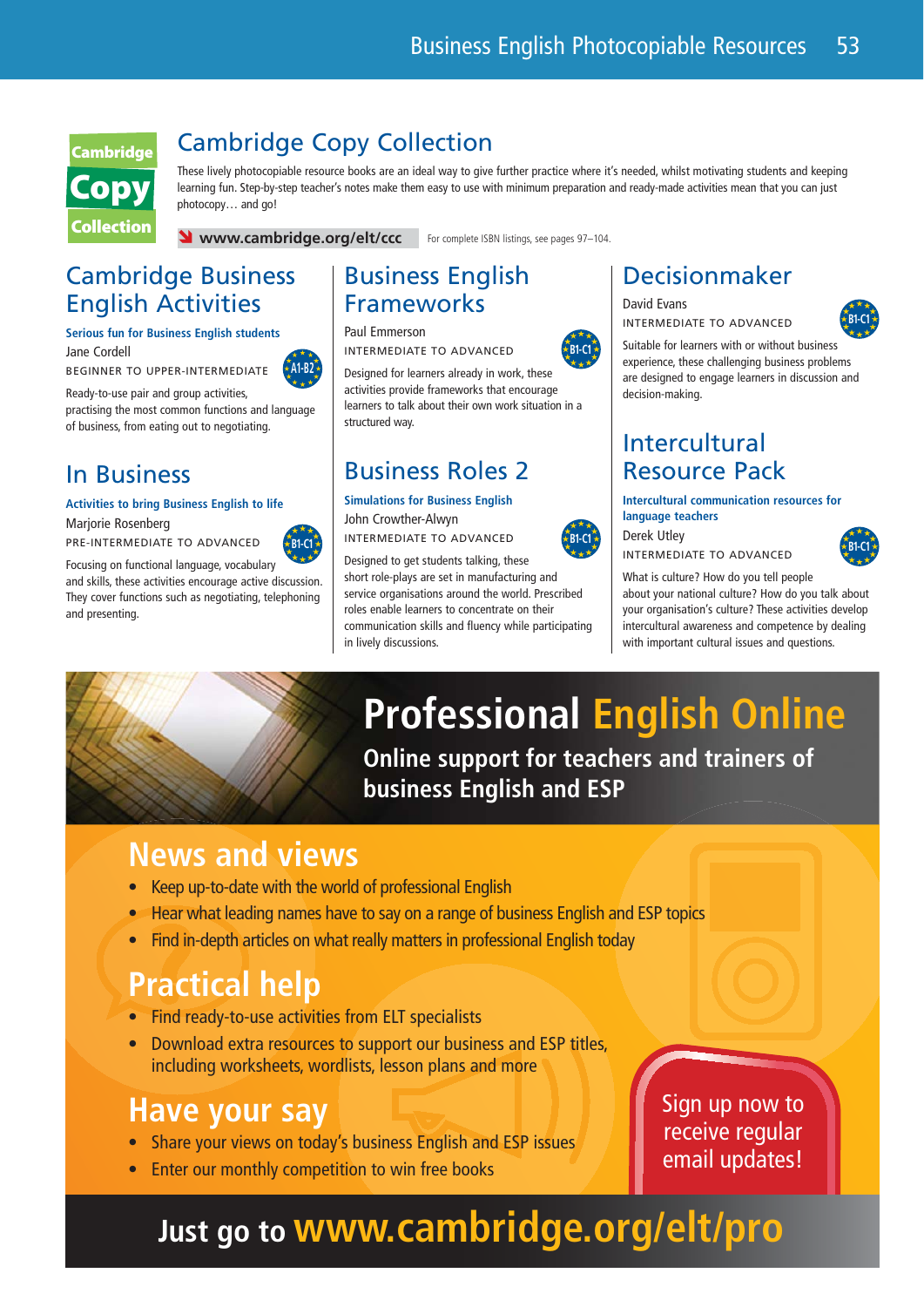

# Company to Company

### **A task-based approach to business emails, letters and faxes**

**Fourth edition**

Andrew Littlejohn PRE-INTERMEDIATE TO

UPPER-INTERMEDIATE



**B2**

**B2-C1**

Suitable for anyone studying or working in business, commerce or administration, this course teaches and practises correspondence in English.

This course includes: Student's Book, Teacher's Book. For complete ISBN listings, see pages 97–104.

# Business Reports in English

Jeremy Comfort, Rod Revell and Chris Stott

UPPER-INTERMEDIATE

A task-based approach to reading and writing business reports in English.

This course includes: Book. For complete ISBN listings, see pages 97–104.

# Professional Presentations

Malcolm Goodale UPPER-INTERMEDIATE TO **PROFICIENCY** 

A flexible, video-based course for trainers working with students who want to learn how to present professionally in English.

This course includes: Video. For complete ISBN listings, see pages 97–104.



# Essential Telephoning in English

Tony Garside and Barbara Garside PRE-INTERMEDIATE TO INTERMEDIATE

Suitable for classroom use or self-study, this course covers a wide range of communication skills such as beginning and ending a call, dealing with problems and making appointments.

This course includes: Student's Book, Teacher's Book, Audio CD. For complete ISBN listings, see pages 97–104.

# Telephoning in English

### **Third edition**

B. Jean Naterop and Rod Revell INTERMEDIATE TO UPPER-INTERMEDIATE

Suitable for classroom use or self-study, this course develops and consolidates practical telephone skills in a variety of contexts, with activities ranging from message-taking to spelling practice.

This course includes: Student's Book, Audio CDs. For complete ISBN listings, see pages 97–104.

# Telephoning in English CD-ROM

Rod Revell and B. Jean Naterop INTERMEDIATE TO UPPER-INTERMEDIATE

This CD-ROM integrates audio, images and text to help learners improve their telephoning skills. It includes vocabulary building, as well as listening and speaking practice.

This course includes: CD-ROM – Single user and Network versions. For complete ISBN listings, see pages 97–104.

# Skills for Success



**Working and studying in English** Donna Price-Machado

PRE-INTERMEDIATE TO INTERMEDIATE

This course teaches all four language skills through co-operative learning techniques as well as skills essential to vocational or college-based students.

This course includes: Student's Book, Teacher's Manual. For complete ISBN listings, see pages 97-104.

### Business Communications



**International case studies in English** Drew Rodgers

UPPER-INTERMEDIATE TO ADVANCED

Business Communications uses case studies to develop communication skills along with international business acumen.

This course includes: Student's Book, Instuctor's Manual. For complete ISBN listings, see pages 97–104.

# English for International **Negotiations**



### **A cross-cultural case study approach** Drew Rodgers

UPPER-INTERMEDIATE TO ADVANCED

Built around case studies, this book puts students at the centre of the action where they can develop communication skills, and practise negotiation whilst considering its cross-cultural aspects.

This course includes: Book, Instructors Manual. For complete ISBN listings, see pages 97–104.

# **See also…**

The Language of Business Meetings Page 91





**B1-B2**

**A2-B1**